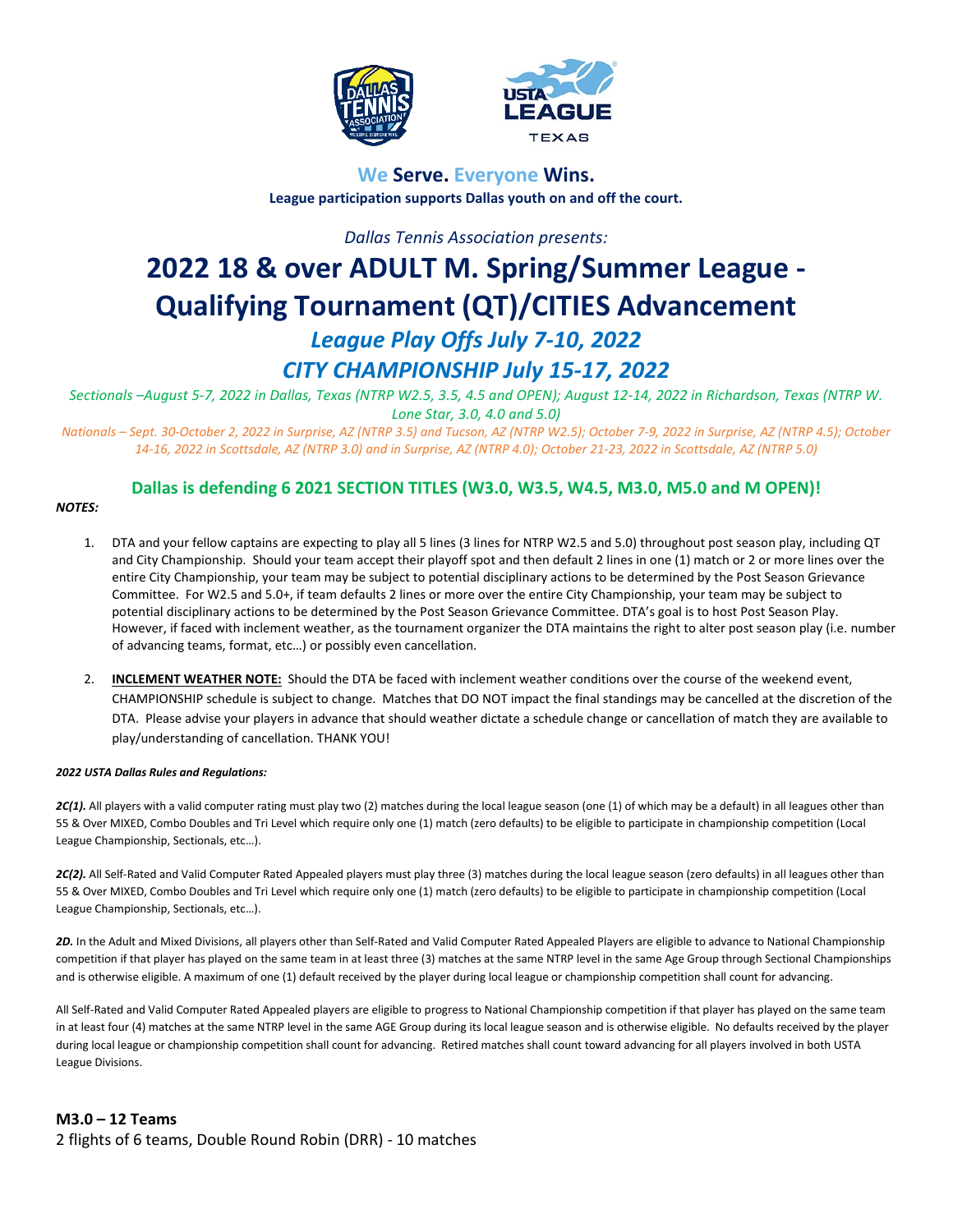# **WILD CARD (WC) - 4 Seasons (F2022-WC)/Dunlap-Puklicz M3.0 (8096708907)**

**CITIES:** Advancement (4 teams):  $1<sup>st</sup> - 2<sup>nd</sup>$  Place Teams from Regular Season Flights

**Format:** 4 Teams, Round Robin (RR)

# *Winner Advances to SECTIONALS!*

*If WC needed…* **Qualifying Tournament (QT): Advancement (3 Teams):** 2-2<sup>nd</sup> Place Teams from Regular Season Flights and WC Team

**Format:** RR, Winner advances to CITY CHAMPIONSHIP

**CITIES: Advancement (3 Teams): 2-1st Place Teams from Regular Season Flights and QT Winner Format:** RR

#### *Winner Advances to SECTIONALS!*

**M3.5 – 32 Teams** 4 flights of 8 teams, RR - 7 matches

#### **WILD CARD (WC) – ROCC (F2022-WC)/Galvan M3.5 (8096707994)**

#### **QT:**

**Advancement (4 Teams):** 4-2nd Place Teams from Regular Season Flights

Format: RR; 1<sup>st</sup> and 2<sup>nd</sup> Place Teams advance to CITY CHAMPIONSHIP.

#### **CITIES:**

Advancement (6 teams): 4-1<sup>st</sup> Place Teams from Regular Season Flight Winners; 1<sup>st</sup> and 2<sup>nd</sup> Place QT Teams

**Format:** 2 flights of 3 Teams, RR, Flight Winners advance to FINAL

#### *Winner Advances to SECTIONALS!*

#### *If WC needed…*

#### **QT:**

**Advancement (6 Teams):** 4-2nd Place Teams from Regular Season Flights; WC Team and 1-3rd Place Team from Regular Season with Best Overall Record

**Format:** 2 flights of 3 Teams, RR; QT Flight Winners advance to CITY CHAMPIONSHIP.

#### **CITIES:**

Advancement (6 teams): 4–1<sup>st</sup> Place Teams from Regular Season Flights; 2-QT Flight Winners

**Format:** 2 flights of 3 teams, RR, Flight Winners advance to FINAL

#### *Winner Advances to SECTIONALS!*

**M4.0 – 36 Teams**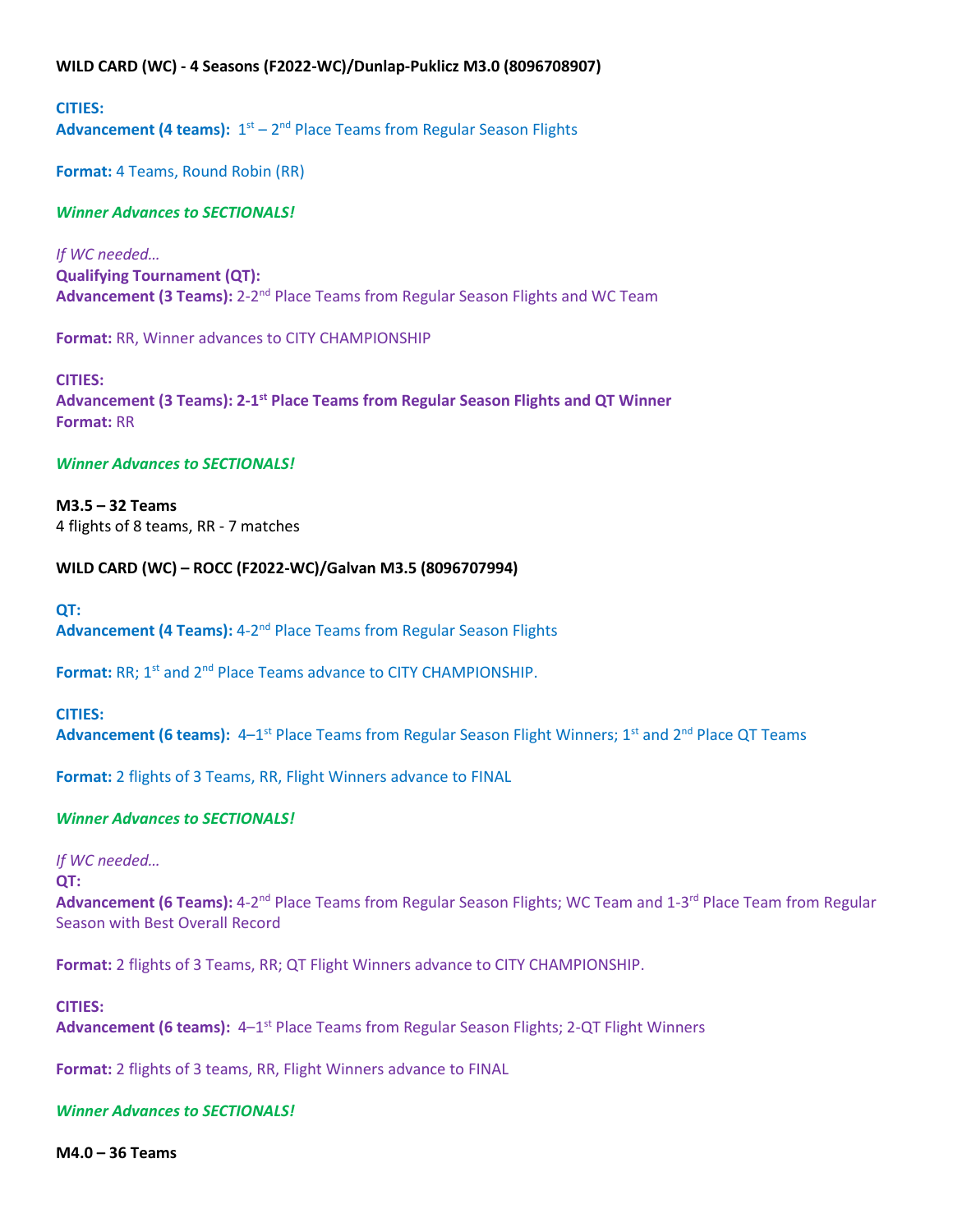4 flights of 9 teams, RR – 8 matches

# **WILD CARD (WC) - McKinney Blue (F2022-WC)/Le M4.0 (8096705704)**

#### **QT:**

**Advancement (4 Teams):** 4–2nd Place Teams from Regular Season Flights

Format: RR; 1<sup>st</sup> and 2<sup>nd</sup> Place Teams advance CITY CHAMPIONSHIP.

#### **CITIES:**

Advancement (6 teams): 4-1<sup>st</sup> Place Teams from Regular Season Flights; 1<sup>st</sup> and 2<sup>nd</sup> Place QT Teams

**Format:** 2 flights of 3 teams, RR, Flight Winners advance to FINAL

# *Winner Advances to SECTIONALS!*

*If WC needed…*

**QT:**

Advancement (6 Teams): 4-2<sup>nd</sup> Place Teams from Regular Season Flights; WC Team and 1-3<sup>rd</sup> Place Team from Regular Season with Best Overall Record

**Format:** 2 flights of 3 teams, RR; Flight Winners advance to CITY CHAMPIONSHIP.

# **CITIES:**

**Advancement (6 teams):** 4-1st Place Teams from Regular Season; 2-QT Flight Winners

**Format:** 2 flights of 3 teams, RR, Flight Winners advance to FINAL

#### *Winner Advances to SECTIONALS!*

**M4.5 – 18 Teams** 2 flights of 9 teams; RR – 8 matches

**NO WILD CARD**

**Teams Advance Directly to Cities, 7/15-17, 2022.**

**CITIES:** Advancement (4 Teams): 1<sup>st</sup> and 2<sup>nd</sup> Place Teams from Regular Season Flights

**Format:** 4 Teams, Round Robin

*Winner Advances to SECTIONALS!*

**M5.0 – 8 Teams**  RR – 7 matches

**CITIES:** Advancement (3 teams): 1<sup>st</sup>-3<sup>rd</sup> Place Teams from Regular Season

2<sup>nd</sup> Place Team vs. 3<sup>rd</sup> Place Team Winner vs. 1<sup>st</sup> Place Team